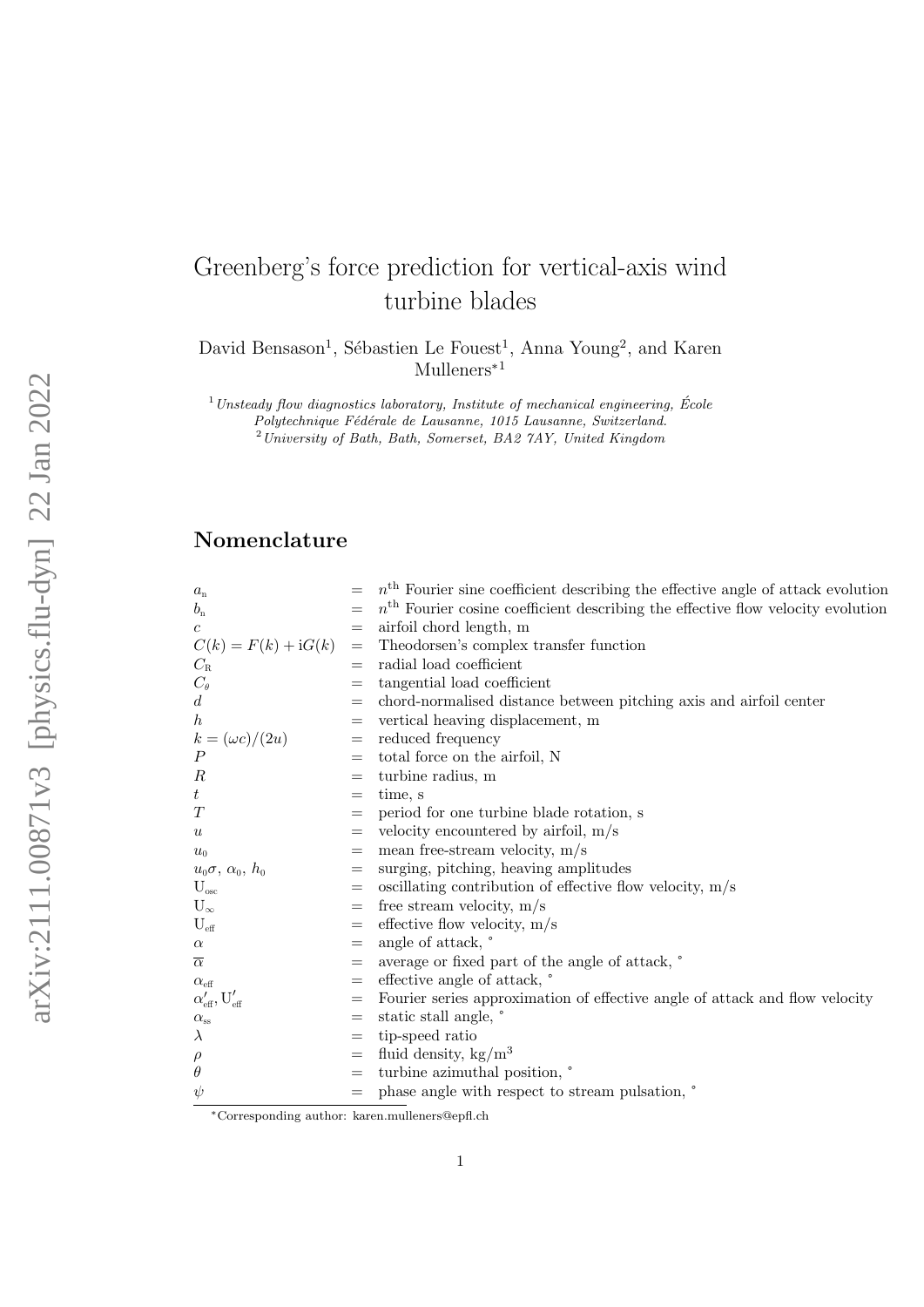$\omega_{\text{H}}$  = turbine rotational frequency,  $1/\text{s}$  $\omega_{\rm u}, \omega_{\rm \alpha}, \omega_{\rm h}$  = surging, pitching, heaving frequencies

## 1 Introduction

Horizontal-axis wind turbines dominate wind energy production due to their high power efficiency and performance [1]. However, vertical-axis wind turbines can play a significant role as distributed wind energy systems and complement their horizontal-axis counterparts [2]. Some of the main advantages of vertical-axis wind turbines include their: i) independence on the wind direction [3], ii) potential to achieve higher power densities [4], iii) low levels of sound emission [5], and iv) relatively simple mechanics [6]. Some key drawbacks of vertical-axis wind turbines have limited their implementation on a large scale. These drawbacks include a susceptibility to structural fatigue [7], and inherent aerodynamic complexity related to the occurrence of dynamic stall [8, 9, 10].

Dynamic stall refers to a succession of aerodynamic events that occur when an airfoil exceeds its critical stall angle while undergoing a dynamic motion [11]. It covers the roll-up of the leading edge shear layer into a large-scale dynamic stall vortex, the separation of the vortex from the blade, the delayed transition to full stall, followed by the increase of the nose-down pitching moment. The time delay between the moment when the critical stall angle is exceeded and the occurrence of dynamic stall is called the dynamic stall delay and is due to a reaction time delay that decreases with increasing unsteadiness of the motion and a finite vortex formation time [12, 13]. Dynamic stall is also associated with large load hysteresis and delayed flow reattachment.

Dynamic stall is endemic in vertical-axis wind turbines due to the inherent periodic variations in angle of attack experienced by the turbines blades. The presence and progression of dynamic stall in this context and its influence on the turbine's performance has been studied computationally and experimentally [14, 15, 16, 3], but few studies have focussed on the individual blade loading. Yet, to effectively mitigate the negative impacts of dynamic stall and optimize control strategies such as active blade pitching, a detailed understanding and prediction of the individual blades loads, their post-stall fluctuations, and hysteresis is desirable.

Classical analytical unsteady aerodynamic models by Isaacs [17], Theodorsen [18], Greenberg [19] are typically based on non-stationary incompressible potentialflow theory and have been developed to describe the dynamic loading on wings undergoing various harmonic motions, including surging, pitching, and heaving. Various studies have analyzed the performance of these classical models through comparison with experimental data of harmonically pitching, plunging, and surging airfoils [20, 21, 22]. The models typically perform well for lowamplitude motions in absence of flow separation. But even for high amplitude excursions and in the presence of large scale vortex shedding, these unsteady potential flow models can give valuable insight into the flow response [23, 24, 25].

Here, we present a method to adapt Greenberg's potential flow model for coupled pitching and surging flow such that it can be applied to predict the loads on a vertical-axis wind turbine blade. The model is extended to compute loads on a blade undergoing multi-harmonic oscillations in effective angle of attack and incoming flow velocity by formulating the blade kinematics as a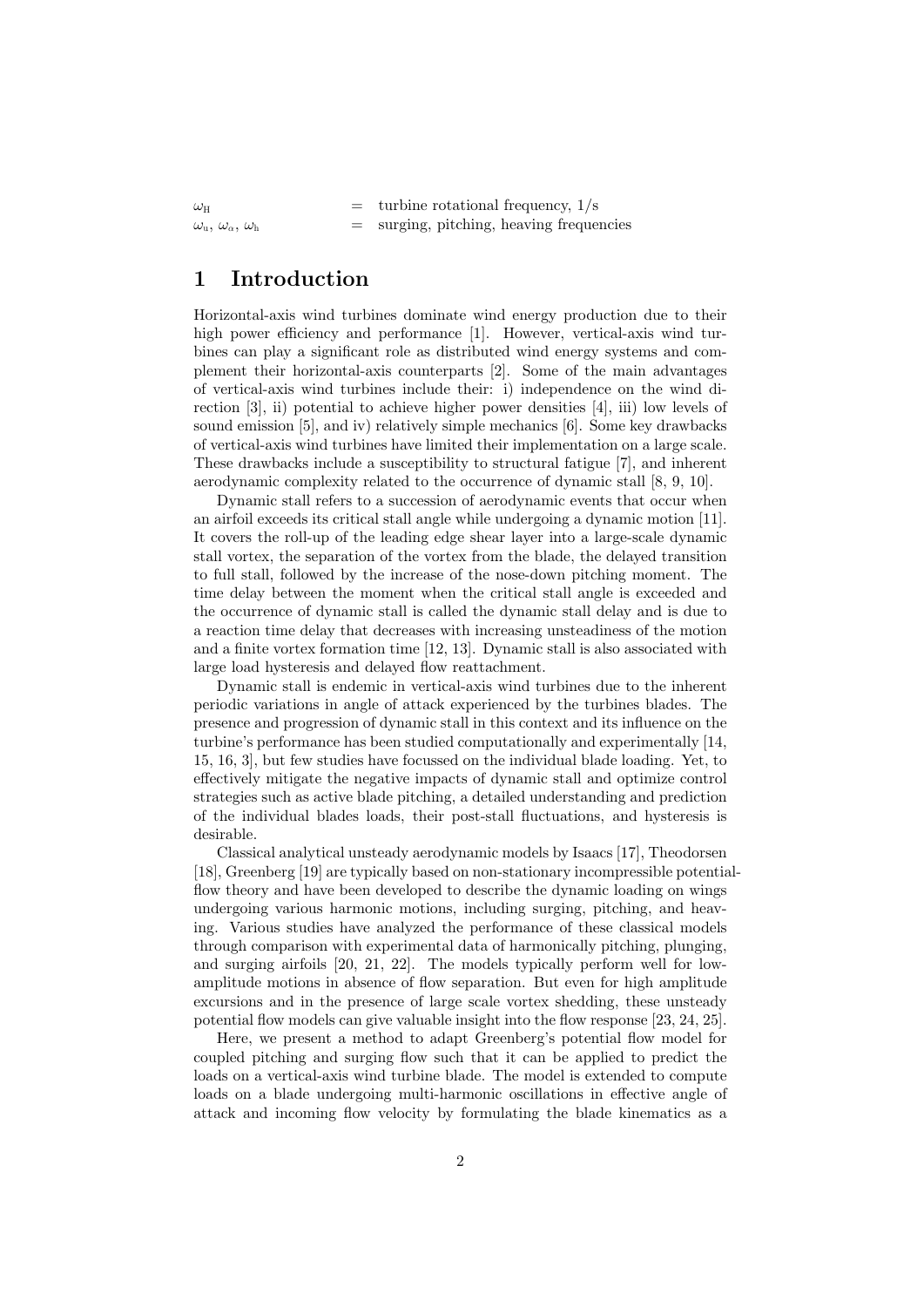sum of simple harmonic motions. Each of these functions is a multiple of the main turbine rotational frequency, associated with an individual amplitude, as suggested by Greenberg [19]. The results of the adapted model are compared with experimental data from a scaled-down model of a single-bladed H-type Darrieus wind turbine.

## 2 Methods

#### 2.1 Greenberg's original potential flow model

Greenberg's potential flow model computes the total forces and moments acting on a blade undergoing a harmonic motion in a pulsating stream. The model is based on non-stationary incompressible flow theory using the approximation of the wake form by Theodorsen [18]. Greenberg's work was motivated by predicting forces on a helicopter blade in forward flight, which experience harmonic variations in the stream velocity  $u(t)$ , angle of attack  $\alpha(t)$ , and vertical displacement or heave  $h(t)$  defined as:

$$
u(t) = u_0 \left[ 1 + \sigma \exp\left(i\omega_u t\right) \right] \tag{1}
$$

$$
\alpha(t) = \alpha_0 \exp(i(\omega_\alpha t + \psi_\alpha))
$$
\n(2)

$$
h(t) = h_0 \exp(i(\omega_h t + \psi_h)), \tag{3}
$$

with  $u_0$  the mean free-stream velocity, and  $u_0\sigma$ ,  $\alpha_0$ , and  $h_0$  the amplitudes of the surging, pitching, and heaving motions. The phase shifts between the pitching and heaving motions with respect to the surging are given by  $\psi_{\alpha}$  and  $\psi_{h}$ . The harmonic frequencies of the velocity, angle of attack, and heaving motions are  $\omega_{\rm u}, \omega_{\rm o}$  and  $\omega_{\rm h}$ . The associated reduced frequencies are defined as:

$$
k_{\mathrm{u}} = \frac{\omega_{\mathrm{u}}c}{2u_{0}}, \quad k_{\alpha} = \frac{\omega_{\alpha}c}{2u_{0}}, \quad k_{\mathrm{h}} = \frac{\omega_{\mathrm{h}}c}{2u_{0}}, \quad k_{\mathrm{u}+\alpha} = \frac{(\omega_{\mathrm{u}}+\omega_{\alpha})c}{2u_{0}} \quad . \tag{4}
$$

Greenberg's final expression for the total force on the blade  $P(t)$  is:

$$
P(t) = -\frac{1}{4}\pi\rho c^2 \left[\ddot{h}(t) + u(t)\dot{\alpha}(t) + \dot{u}(t)(\overline{\alpha} + \alpha(t)) - 2d\frac{c}{2}\ddot{\alpha}(t)\right]
$$

$$
-\pi\rho u(t)c\left\{u_0\overline{\alpha} + \sigma u_0\overline{\alpha}C(k_u)e^{i\omega_0 t} + \left[\frac{c}{2}\left(\frac{1}{2} - 2d\right)\dot{\alpha}(t) + u_0\alpha(t)\right]C(k_\alpha) + \dot{h}(t)C(k_\text{h}) + \sigma u_0\alpha(t)C(k_{\text{u}+\alpha})e^{i\omega_0 t}\right\},
$$

$$
(5)
$$

with  $\cdot$  and  $\cdot$  indicating the first and second time derivative,  $\rho$  the fluid density,  $\overline{\alpha}$ the time-average or fixed part of the angle of attack, and  $d$  the chord-normalised distance between the pitching axis and the center of the airfoil. If the pitching axis is located at quarter chord,  $d = -1/4$ . Theodorsen's complex transfer function  $C(k) = F(k) + iG(k)$  accounts for the lift attenuation by vorticity shed into the wake and is a function of the reduced frequencies of the motion kinematics. The real and imaginary parts of Theodorsen's transfer function,  $F(k)$  and  $G(k)$ , are Bessel functions of the first and second kind [18].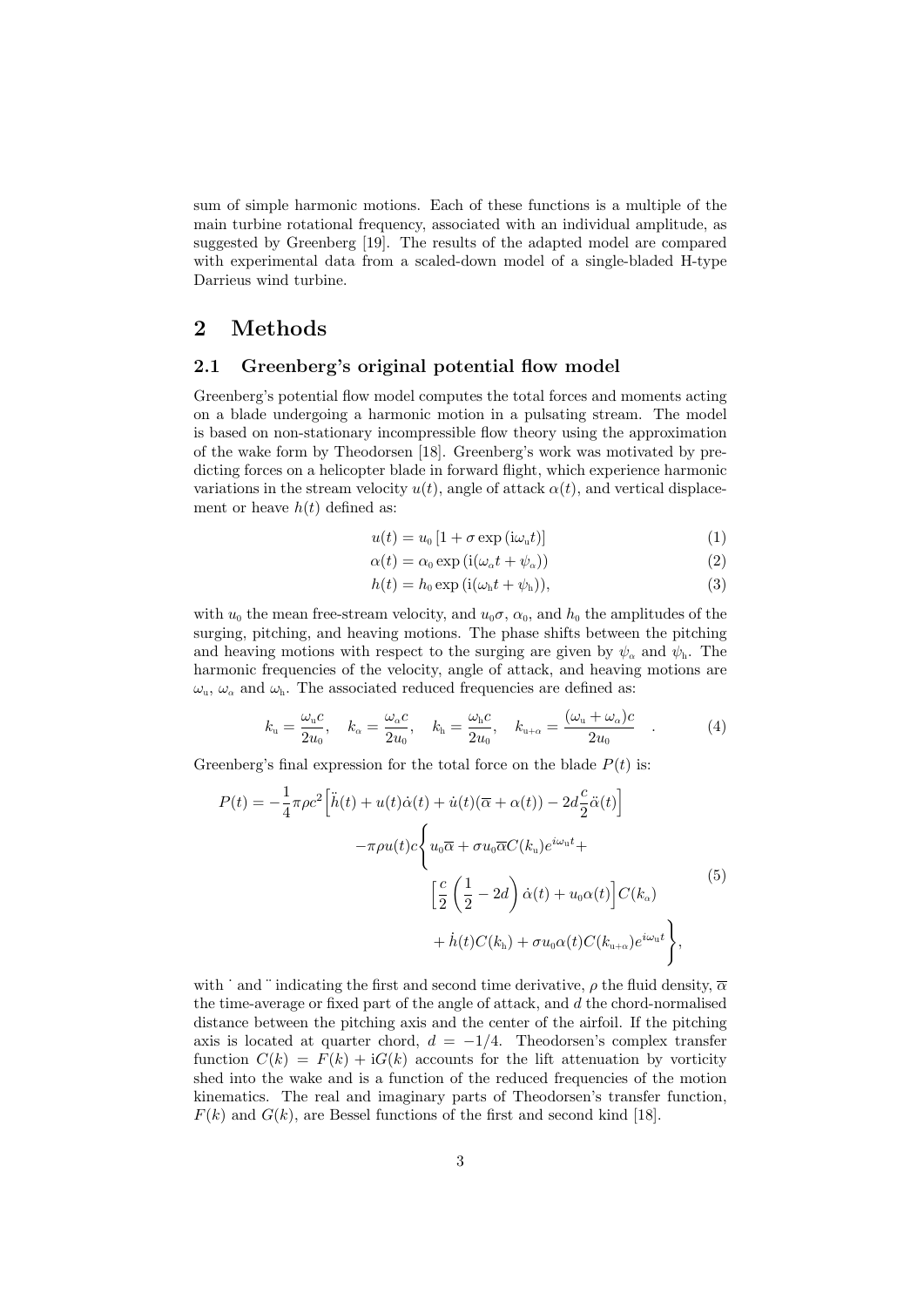

Figure 1: Schematic of the definition and orientation of the forces, effective velocity, and angle of attack experienced by the blades in a H-type vertical axis wind turbine.

#### 2.2 Greenberg's model for vertical-axis wind turbine kinematics

The path followed by an H-type Darrieus vertical-axis wind turbine blade is shown in fig. 1. The total load acting on the turbine blade can be decomposed into a radial  $(C_R)$  and a tangential  $(C_{\theta})$  component. The blade rotates at a constant frequency  $(\omega_H)$  and radius  $(R)$  around a vertical axis with respect to the free-stream velocity (U<sub>∞</sub>). The ratio between the blade velocity ( $\omega_{\text{H}}R$ ) and free-stream velocity is known as the tip-speed ratio  $(\lambda)$  and governs the magnitude of the variation in the effective incoming flow velocity  $(U_{\text{eff}})$  and effective angle of attack  $(\alpha_{\text{eff}})$  experienced by the blade as a function of the angular coordinate  $(\theta)$ :

$$
\alpha_{\text{eff}}(\theta) = \tan^{-1}\left(\frac{\sin\theta}{\lambda + \cos\theta}\right) \tag{6}
$$

$$
U_{eff}(\theta) = U_{\infty} \sqrt{1 + 2\lambda \cos(\theta) + \lambda^2} \quad . \tag{7}
$$

The kinematic profiles for surging, pitching, and heaving are described by simple harmonic motions in Greenberg's model (eqs.  $(1)$  to  $(3)$ ). This reveals a challenge for the model's application to vertical-axis turbines, where the incoming flow conditions at lower tip-speed ratios deviate from single harmonic oscillations, as highlighted in fig. 2. The temporal evolution of the pitch rate and effective flow velocity more closely resemble a saw-tooth shape than a sine wave when the tip-speed ratio decreases and the standard Greenberg model (eq. (5)) would not represent the blade kinematics accurately for low tip-speed ratios.

To use the Greenberg model for the prediction of the forces occurring on a vertical-axis wind turbine blade at low tip-speed ratios, we need to adapt the formulation of the blade kinematics (eqs. (1) and (2)) such that they represent the effective flow variations described by eqs. (6) and (7). As the effective angle of attack starts is minimum and the inflow velocity is maximum at the upwind location indicated by  $\theta = 0$ , we propose to decompose the evolution of the kinematics as Fourier sine and cosine series for the effective angel of attack and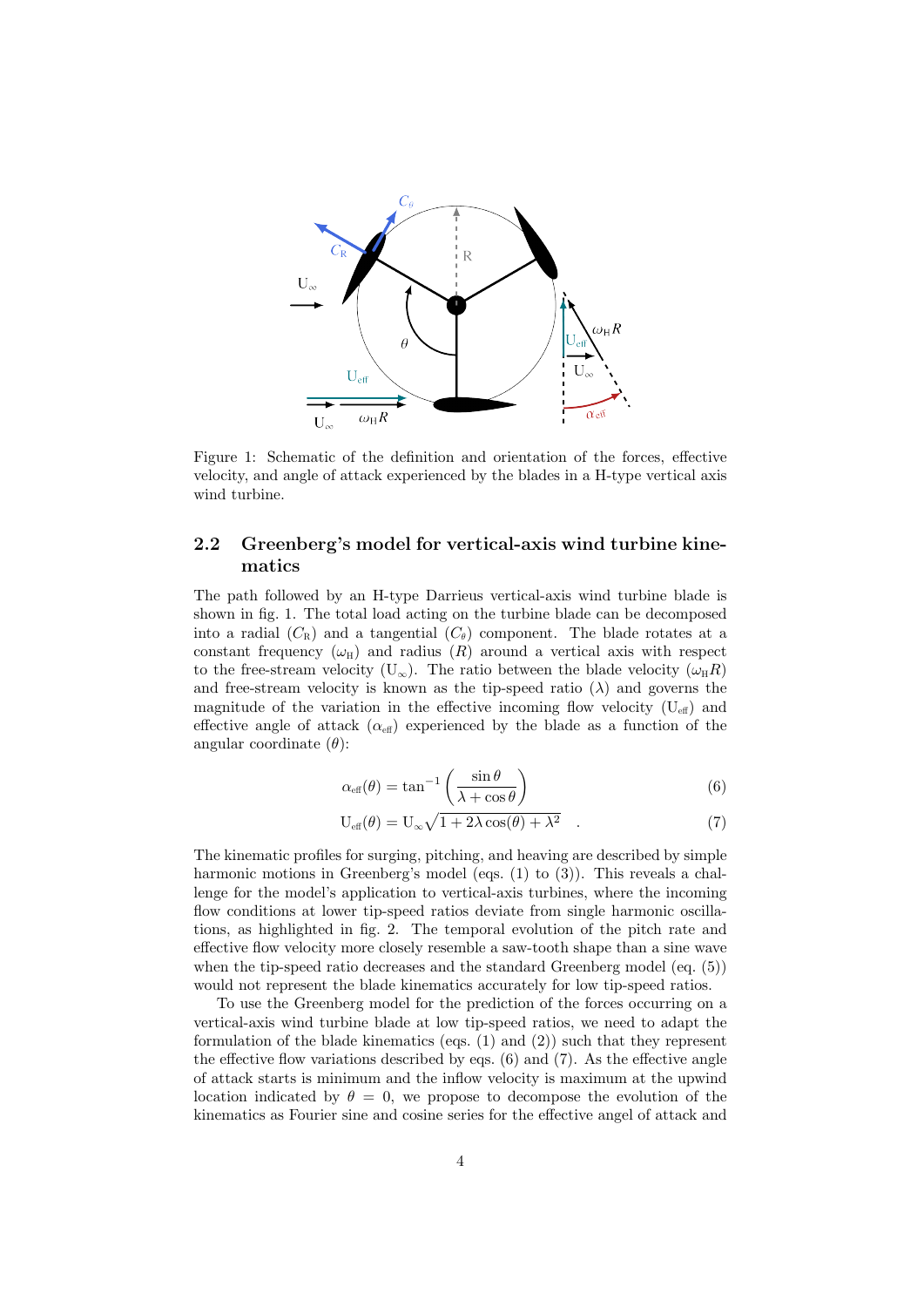

Figure 2: Temporal evolution of the a) effective angle of attack and b) effective flow velocity over a single rotation of a vertical-axis wind turbine blade for  $\lambda \in \{1.5, 3.0, 4.5\}$ . The dashed line represents the Fourier series approximation for  $\lambda = 1.5$  Horizontal dotted lines indicate the static stall angle for a NACA0018 airfoil ( $\alpha_{\rm ss} = 13.1^{\circ}$  at Re = 50 000).

flow velocity, respectively. To facilitate calculations, we write everything in a complex form. The blade's effective angle of attack is approximated by:

$$
\alpha'_{\text{eff}}(t) = a_0 + \sum_{n=1}^{N} a_n \sin(n\omega_H t) = Re \left[ a_0 - i \sum_{n=1}^{N} a_n \exp(i n\omega_H t) \right]
$$
(8)

with  $a_n$  the n<sup>th</sup> Fourier sine coefficient,  $\omega_H$  the rotation frequency of the wind turbine, Re refers to the real part. The comparison between eq. (8) and eq. (6) reveals that  $a_0 = 0$  if there is no pitch angle offset.

In analogy with the formulation of the velocity profile by Greenberg (eq. (1)), we define the approximate effective inflow velocity as:

$$
U'_{\text{eff}}(t) = \overline{U}_{\text{eff}}(1 + U_{\text{osc}}(t))
$$
\n(9)

with  $\overline{U}_{\text{eff}}$  the time-averaged and  $U_{\text{osc}}(t)$  the oscillating part of effective flow velocity. The latter is written as a Fourier cosine series:

$$
U_{osc}(t) = \frac{U'_{eff}(t) - \overline{U}_{eff}}{\overline{U}_{eff}} = b_0 + \sum_{n=1}^{N} b_n \cos(n\omega_H t) = Re \left[ b_0 + \sum_{n=1}^{N} b_n \exp(i n\omega_H t) \right]
$$
(10)

with  $b_n$  the  $n<sup>th</sup>$  Fourier cosine coefficient. For the examples presented here,  $N = 8$  was found sufficient to accurately fit the effective angle of attack and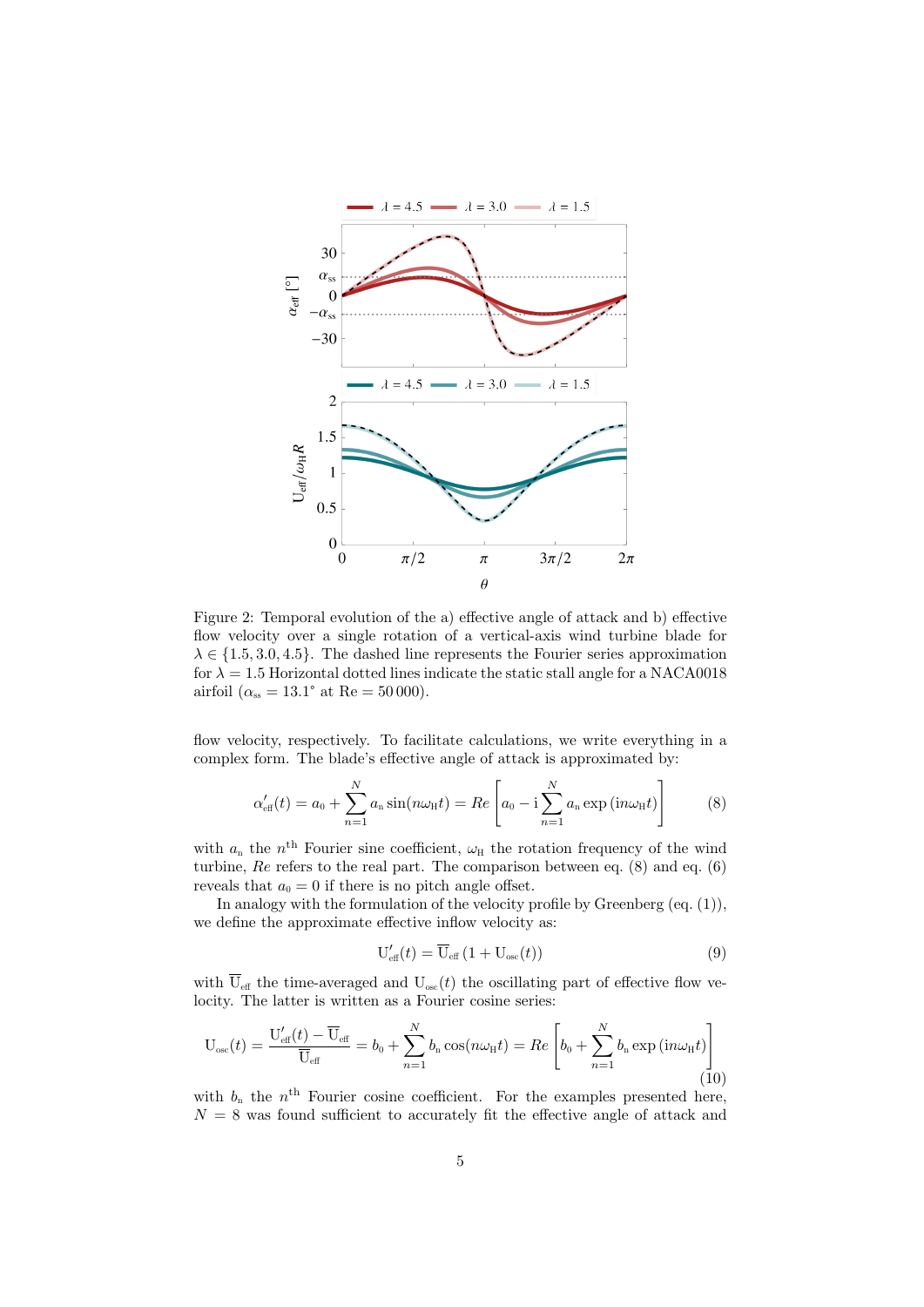free-stream velocity variations for  $\lambda \geq 1.2$ . The approximations  $\alpha'_{\text{eff}}(t)$  and  $U'_{\text{eff}}(t)$ for  $\lambda = 1.5$  are included as examples in fig. 2. The difference between the true variation and the Fourier series approximation with  $N = 8$  terms is so small that it is not visible in the graph.

Using the newly proposed expressions for the effective flow conditions eq. (8) and eq. (9), we derive the total force prediction according to the Greenberg. If no active pitching and a constant pitch offset is applied to the blade, we obtain:

$$
P(t) = \frac{1}{4}\pi\rho c^2 \left[ U'_{\text{eff}}(t)\dot{\alpha}'_{\text{eff}}(t) + \dot{U}'_{\text{eff}}(t)\alpha'_{\text{eff}}(t) - 2d\frac{c}{2}\ddot{\alpha}'_{\text{eff}}(t) \right]
$$

$$
-\pi\rho U'_{\text{eff}}(t)c\left\{ \left[ \frac{c}{2} \left( \frac{1}{2} - 2d \right) \dot{\alpha}'_{\text{eff}}(t) + \overline{U}_{\text{eff}}\alpha'_{\text{eff}}(t) \right] C(k_{\beta}) + \alpha'_{\text{eff}}(t)C(k_{\text{U}+\alpha}) (U'_{\text{eff}}(t) - \overline{U}_{\text{eff}}) \right\} \quad (11)
$$

Greenberg's original model includes the functionality for distinct frequencies in the pitching and surging profiles. For the case of a vertical axis wind turbine, the frequency of the effective angle of attack and inflow velocity variations are the same  $(\omega_H)$  and the relevant reduced frequencies yield:

$$
k_{\rm U} = \frac{\omega_{\rm H}c}{2\overline{U}_{\rm eff}}, \quad k_{\alpha} = \frac{\omega_{\rm H}c}{2\overline{U}_{\rm eff}}, \quad k_{\rm U+\alpha'} = \frac{2\omega_{\rm H}c}{2\overline{U}_{\rm eff}} \quad . \tag{12}
$$

## 3 Comparison with experimental data

The results from the adapted Greenberg model (eq. (11)) are compared with experimentally obtained phase-averaged radial force coefficient  $C_R$  for  $\lambda = 1.5$ and  $\lambda = 4.5$  in fig. 3. The radial force component is defined in fig. 1 as the projection of the total load orthogonal to the circular path. The radial component is positive when pointing inward eq. (11).

The experimental data stems from experiments with a scaled-down model of a motor-driven single-bladed H-type Darrieus wind turbine in a recirculating water channel with a test section of  $0.6 \text{ m} \times 0.6 \text{ m} \times 3 \text{ m}$  and maximum flow velocity of  $U_{\infty} = 1 \text{ m/s}$  [26]. The turbine blade has a NACA0018 profile, with chord  $c = 6$  cm and span  $s = 15$  cm. When the blade is orthogonal to the free stream direction, there is a blockage ratio of 2.5 % relative to the channel cross-section. The blade has a static stall angle of 13.1° at a Reynolds number of 50 000. The turbine radius was kept constant at 15 cm yielding a chord-todiameter ratio of 0.2. The pitching axis of the blade is set at the quarter-chord such that  $d = -1/4$ . Experiments are conducted at a Reynolds number 50 000 based on the blade rotational velocity of 0.89 Hz. The unsteady blade loads were measured by twenty strain gauges forming five full Wheatstone bridge channels on the blade shaft. The strain guages measure the tangential  $(C_{\theta})$  and orthogonal  $(C_R)$  shear components illustrated in fig. 1, and the pure bending moments and axial torque. The load measurement system was calibrated in-situ yielding a calibration matrix with a 95 % confidence interval of the load coefficients. The inertial centripetal force of the turbine was quantified by operating the turbine in air and the results was removed from the measured signal to obtain the aerodynamic load responses that are presented here. Aerodynamic load responses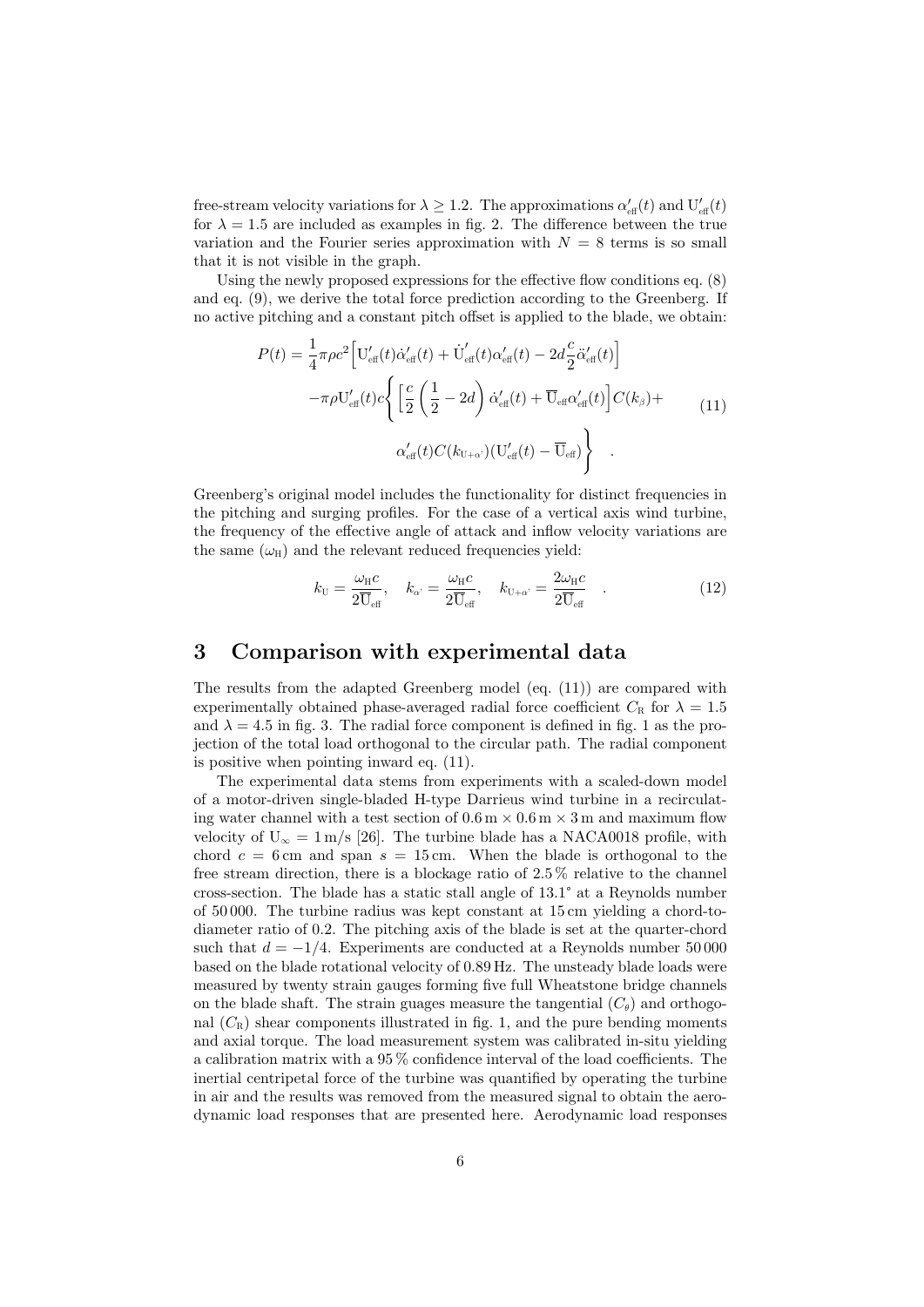

Figure 3: Comparison between the experimentally obtained phase-averaged radial force coefficient and the prediction based on the modified Greenberg model for (top)  $\lambda = 1.5$  and (bottom)  $\lambda = 4.5$ . The shaded areas in correspond to regions where the magnitude of the effective angle of attack is above the critical stall angle.

are phase-averaged over 100 cycles and are conditioned using a low-pass filter with cut-off frequency of 30 Hz.

The shaded areas in fig.  $3(top)$  correspond to the regions where the magnitude of the effective angle of attack is above the critical stall angle. The phase-averaged experimental data is presented by the solid line and surrounded by a lighter band to indicate the standard deviation due to cycle-to-cycle variations. The results are compared with the predictions of the Greenberg model obtained by projecting the result of eq. (11) in the radial direction. Overall, the Greenberg model predicts the radial forces well at the start of the cycle, when the blade is in the windward position, and the maximum force coefficient during the upwind portion of the cycle  $(0 < \theta < \pi)$  even for the low tip speed ratio case where dynamic stall occurs. For the low tip speed case, the Greenberg model deviates from the experimental results once the effective angle of attack exceeds the critical stall angle. The maximum value of the radial force coefficient is still well predicted, but its timing is not. This delay in radial load response at low tip-speed ratio can be attributed to the formation and separation of a leading-edge dynamic stall vortex, consistent with flow observations documented by Buchner et al. [3]. The post dynamic stall load response remains low during almost the entire downwind portion of the cycle ( $\pi < \theta < 2\pi$ ) as a result of the massive flow separation and blade interaction with the shed vortex in the upwind portion [14], neither of which can not be taken into account by Greenberg's model.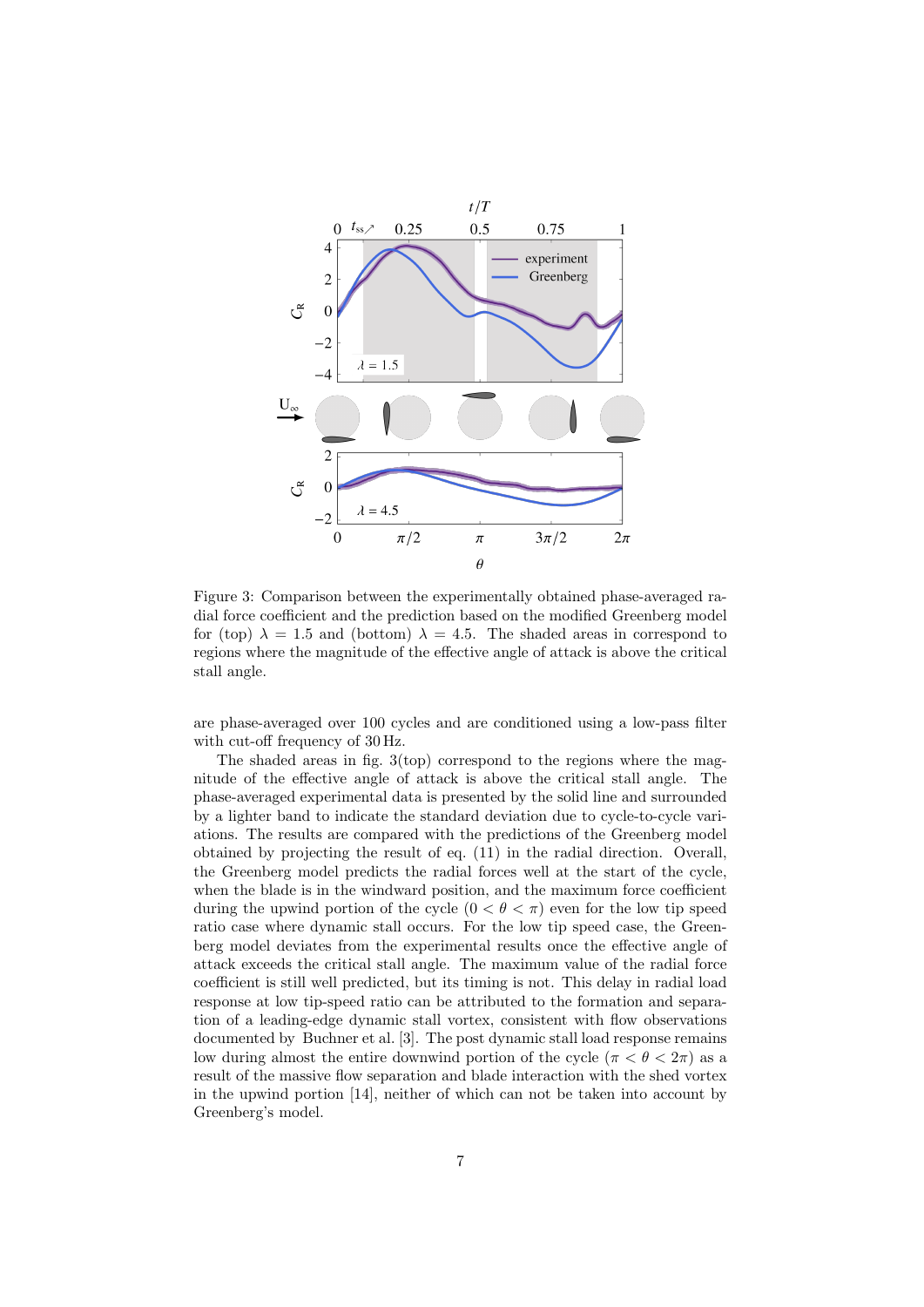For higher tip speed ratios, the maximum radial load coefficient and its timing are well predicted by the Greenberg model. Again, the model fails during the downwind portion of the cycle even though the magnitude of the effective angle of attack remains below the static stall angle (13°) for  $\lambda = 4.5$ . During the downwind part of the cycle, the magnitude of the experimental radial force coefficient is lower than predicted by the Greenberg model. During this part of the rotation, the blade interacts with its wake [27] which prevents the build up of radial force. The blade wake interaction is not taken into account in the Greenberg model.

## 4 Conclusion

We have derived a solution for Greenberg's unsteady aerodynamics model to predict the inviscid aerodynamic loads acting on an H-type Darrieus wind turbine blade. The turbine blade's inherent variation in effective angle of attack and effective flow velocity are reconstructed using Fourier sine and cosine series such that they fit the format required by the Greenberg model. The comparison between the predictions by the Greenberg model and experimentally obtained phase-averaged radial force evolutions show that the inviscid Greenberg model predicts well the loads at the start of the upwind portion and the maximum loads during upwind, but fails during the downwind portion when flow separation and blade wake interaction occur.

The proposed application of Greenberg's model to vertical-axis wind turbine kinematics show a great potential to diagnose regions of separated flow and for quantifying the relative influences of dynamic stall and intrinsic turbine kinematics on the blade loading. Future research can readily extend this method to any airfoil undergoing an arbitrary combination of pitching, surging and heaving, following a kinematic profile which can be approximated by a Fourier series.

## Acknowledgments

This work was supported by the Swiss national science foundation under grant number PYAPP2<sub>-173652</sub>.

## References

- [1] Eriksson, S., Bernhoff, H., and Leijon, M., "Evaluation of different turbine concepts for wind power," Renewable and Sustainable Energy Reviews, Vol. 12, No. 5, 2008, pp. 1419–1434. https://doi.org/10.1016/j.rser.2006.05.017.
- [2] Xie, S., Archer, C. L., Ghaisas, N., and Meneveau, C., "Benefits of collocating vertical-axis and horizontal-axis wind turbines in large wind farms," Wind Energy, Vol. 20, No. 1, 2017, p. 45 62. https://doi.org/10.1002/we.1990, URL https://onlinelibrary.wiley.com/doi/full/10.1002/we.1990.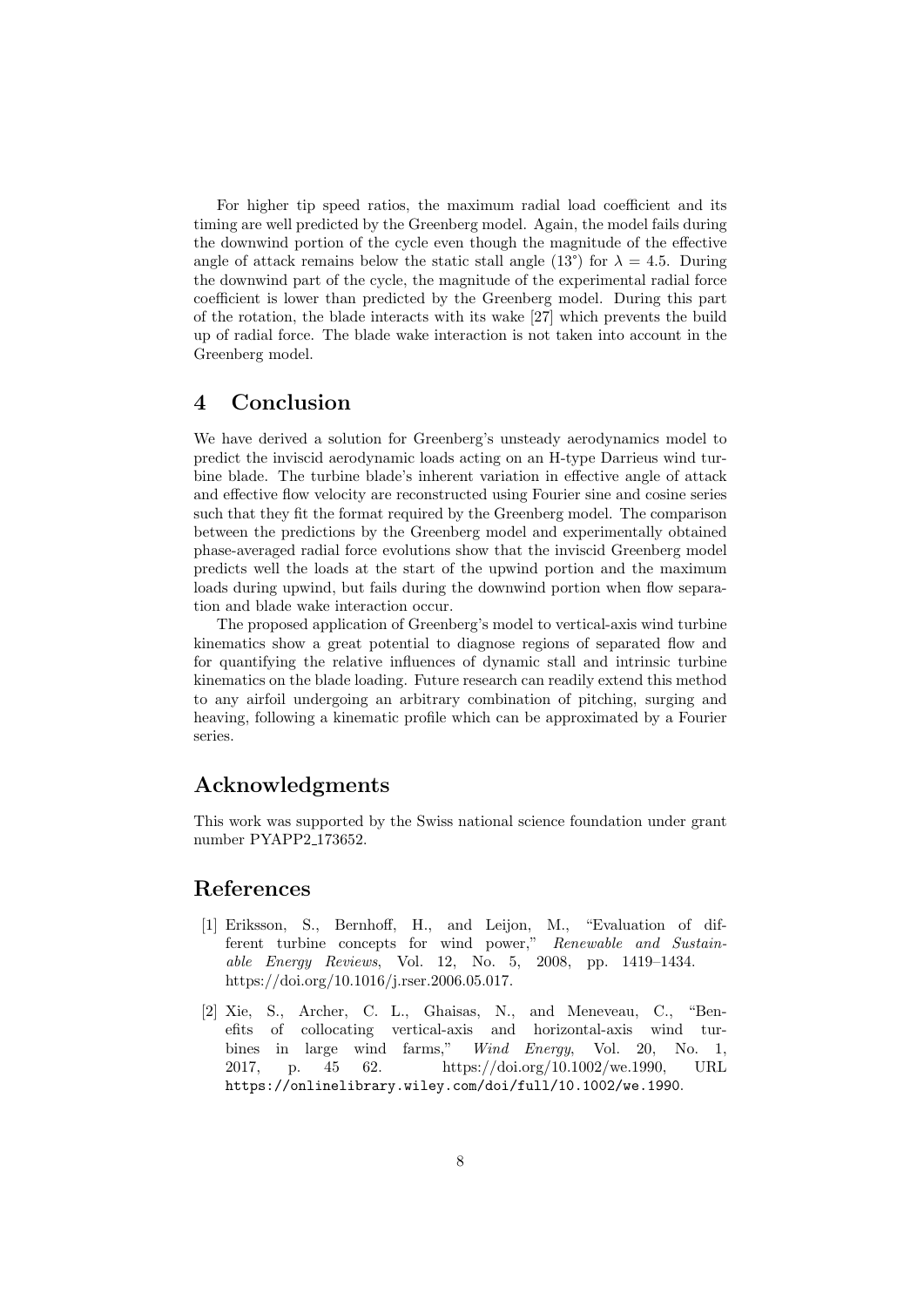- [3] Buchner, A., Soria, J., Honnery, D., and Smits, A., "Dynamic stall in vertical axis wind turbines:scaling and topological considerations," Journal of Fluid Mechanics, Vol. 841, 2018, pp. 746–766. https://doi.org/10.1017/jfm.2018.112.
- [4] Dabiri, J., "Potential order-of-magnitude enhancement of wind farm power density via counter-rotating vertical-axis wind turbine arrays," Journal of Renewable and Sustainable Energy, Vol. 3, No. 4, 2011, p. 043104. https://doi.org/10.1063/1.3608170.
- [5] Mertens, S., van Kuik, G., and van Bussel, G., "Performance of an H-Darrieus in the Skewed Flow on a Roof," Journal of Solar Energy Engineering, Vol. 125, No. 4, 2003, pp. 433–440. https://doi.org/10.1115/1.1629309.
- [6] Jain, S., and Saha, U., "The State-of-the-Art Technology of H-Type Darrieus Wind Turbine Rotors," Journal of Energy Resources Technology, Vol. 142, No. 3, 2019. https://doi.org/10.1115/1.4044559.
- [7] Baker, J. R., "Features to aid or enable self starting of fixed pitch low solidity vertical axis wind turbines," Journal of Wind Engineering and Industrial Aerodynamics, Vol. 15, No. 1-3, 1983, pp. 369–380. https://doi.org/10.1016/0167-6105(83)90206-4.
- [8] Leishman, J. G., "Challenges in modelling the unsteady aerodynamics of wind turbines," Wind Energy, Vol. 5, No. 2- 3, 2002, p. 85 132. https://doi.org/10.1002/we.62, URL http://doi.wiley.com/10.1002/we.62.
- [9] Veers, P., Dykes, K., Lantz, E., Barth, S., Bottasso, C. L., Carlson, O., Clifton, A., Green, J., Green, P., Holttinen, H., Laird, D., Lehtomäki, V., Lundquist, J. K., Manwell, J., Marquis, M., Meneveau, C., Moriarty, P., Munduate, X., Muskulus, M., Naughton, J., Pao, L., Paquette, J., Peinke, J., Robertson, A., Rodrigo, J. S., Sempreviva, A. M., Smith, J. C., Tuohy, A., and Wiser, R., "Grand challenges in the science of wind energy." Science, Vol. 366, No. 6464, 2019. https://doi.org/10.1126/science.aau2027.
- [10] Wood, D., "Grand Challenges in Wind Energy Research," Frontiers in Energy Research, Vol. 8, 2020, p. 624646. https://doi.org/10.3389/fenrg.2020.624646.
- [11] Mccroskey, W. J., "The Phenomenon of Dynamic Stall," Tech. rep., National Aeronautics and Space Administration, 1981.
- [12] Deparday, J., and Mulleners, K., "Modeling the interplay between the shear layer and leading edge suction during dynamic stall," Physics of Fluids, Vol. 31, No. 10, 2019, p. 107104. https://doi.org/10.1063/1.5121312.
- [13] Fouest, S. L., Deparday, J., and Mulleners, K., "The dynamics and timescales of static stall," Journal of Fluids and Structures, Vol. 104, No. 103304, 2021, pp. 1—11. https://doi.org/10.1016/j.jfluidstructs.2021.103304.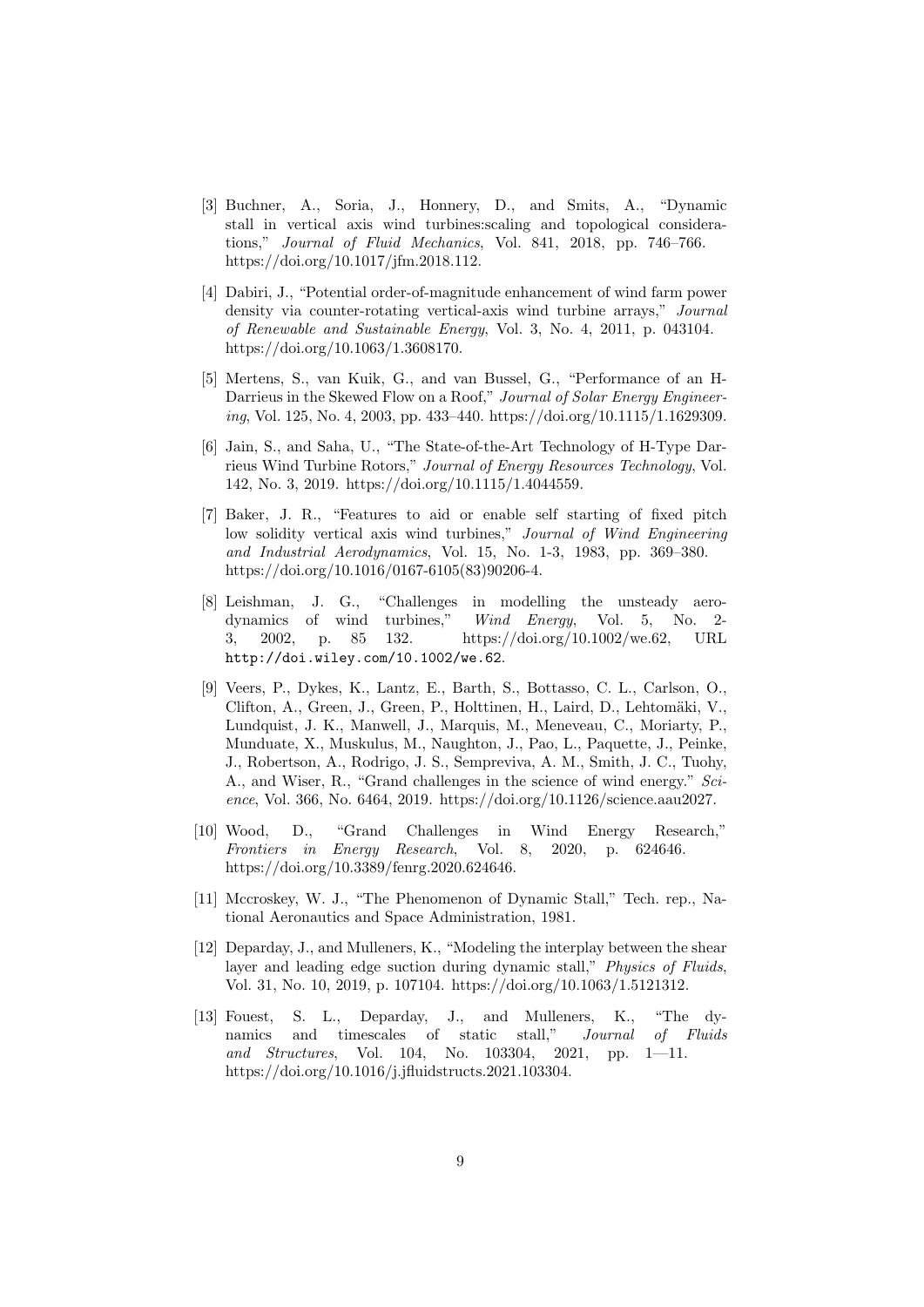- [14] Simao Ferreira, C., van Kuik, G., van Bussel, G., and Scarano, F., "Visualization by PIV of dynamics stall on a vertical axis wind turbine," Experiments in Fluids, Vol. 46, No. 1, 2008, pp. 97–108. https://doi.org/10.1007/s00348-008-0543-z.
- [15] Ferreira, C., van Zuijlen, A., Bijl, H., van Bussel, G., and van Kuik, G., "Simulating dynamic stall in a two-dimensional vertical-axis wind turbine: verification and validation with particle image velocimetry data," Wind Energy, Vol. 13, No. 1, 2010, pp. 1–17. https://doi.org/10.1002/we.330.
- [16] Laneville, A., and Vittecoq, P., "Dynamic Stall: The Case of the Vertical Axis Wind Turbine," Journal of Solar Energy Engineering, Vol. 108, No. 2, 1986, pp. 140–145. https://doi.org/10.1115/1.3268081.
- [17] Isaacs, R., "Airfoil Theory for Flows of Variable Velocity," Journal of the Aeronautical Sciences, Vol. 165, 1945, pp. 113–117. https://doi.org/10.2514/8.11202.
- [18] Theodorsen, T., "General Theory of an aerodynamic instability and the mechanism of flutter," Tech. Rep. 496, Langley Memorial Aeronautical Laboratory, 1935.
- [19] Greenberg, J., "Airfoil in sinusoidal motion in a pulsating stream. NACA Tech," Tech. rep., Note 1326, 1947.
- [20] Choi, J., Colonius, T., and Williams, D. R., "Surging and plunging oscillations of an airfoil at low Reynolds number," Journal of Fluid Mechanics, Vol. 763, 2015, pp. 237–253. https://doi.org/10.1017/jfm.2014.674.
- [21] Granlund, K. O., Ol, M. V., and Jones, A. R., "Streamwise oscillation of airfoils into reverse flow," AIAA Journal, Vol. 54, No. 5, 2016, pp. 1628– 1636. https://doi.org/10.2514/1.j054674.
- [22] Elfering, K., and Granlund, K., "Lift Equivalence and Cancellation for Airfoil Surge–Pitch–Plunge Oscillations," AIAA Journal, Vol. 58, 2020. https://doi.org/https://doi.org/10.2514/1.J059068.
- [23] Granlund, K., Monnier, B., Ol, M., and Williams, D., "Airfoil longitudinal gust response in separated vs. attached flows," Physics of Fluids, Vol. 26, 2014. https://doi.org/https://doi.org/10.1063/1.4864338.
- [24] Strangfeld, C., Müller-Vahl, H., Nayeri, C., Paschereit, C., and Greenblatt, D., "Airfoil in a high amplitude oscillating stream," Journal of Fluid Mechanics, Vol. 793, 2016, pp. 79–108. https://doi.org/doi:10.1017/jfm.2016.126.
- [25]  $\bar{O}$ tomo, S., Henne, S., Mulleners, K., Ramesh, K., and Viola, I. M., "Unsteady lift on a high-amplitude pitching aerofoil," Experiments in Fluids, Vol. 62, No. 6, 2021, pp. 1–18. https://doi.org/10.1007/s00348-020-03095- 2.
- [26] Le Fouest, S., Bensason, D., and Mulleners, K., "Asymmetry of timescales, loads, and flow structures on a vertical-axis wind turbine blade," AIAA Scitech forum, San Diego, USA, 2022, pp. 1–12.